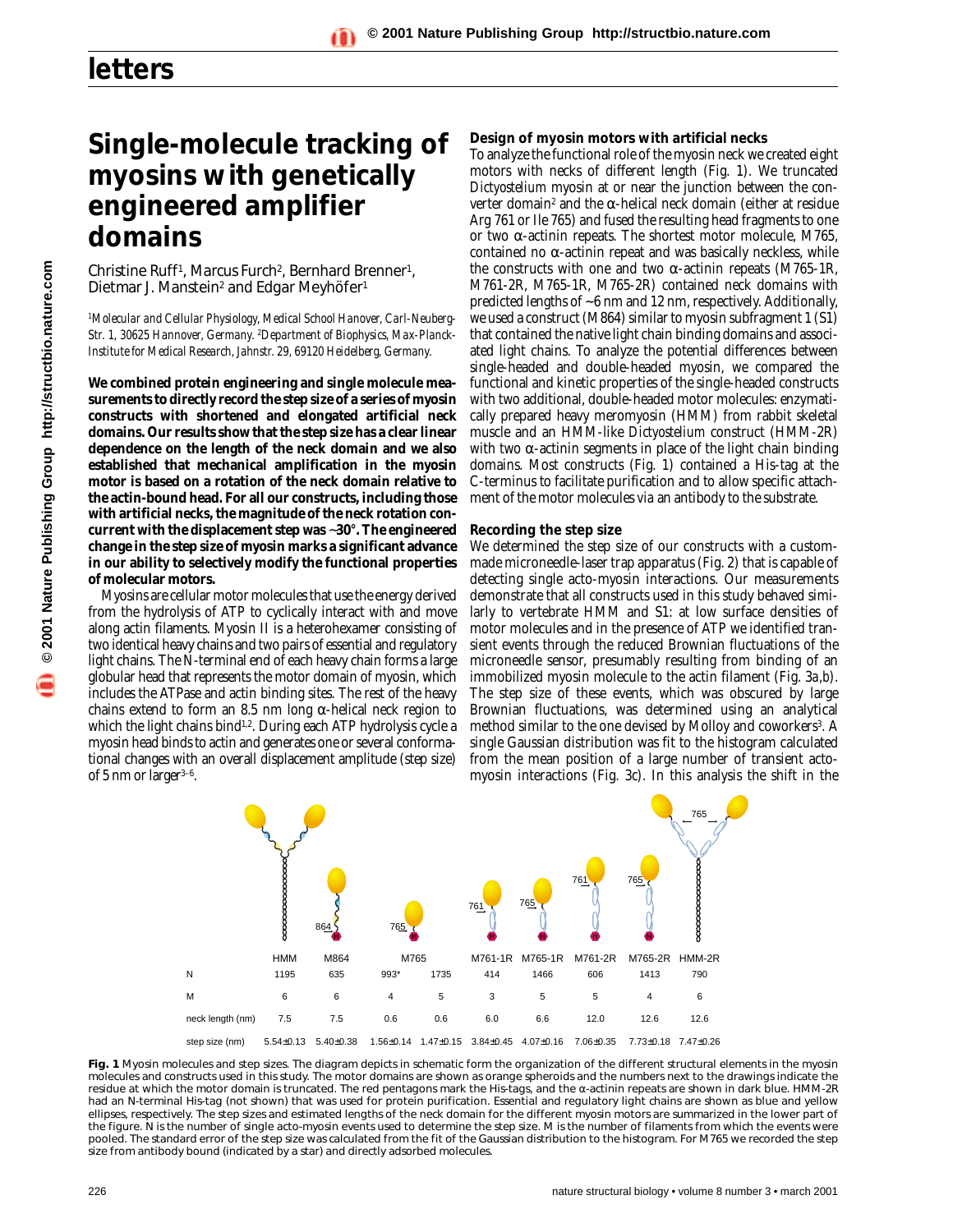

**Fig. 2** Arrangement for recording single motor events. A single actin filament was attached to a microneedle and a trapped latex bead. The bead–actin filament–microneedle arrangement was assembled as described3–5 and the actin filament was then carefully manipulated into the direct vicinity of a myosin coated silica bead to allow acto-myosin interactions. To reduce the compliance of the linkages from actin filament to microneedle and latex bead, the actin filament was pulled taut. The nitrocellulose surface coating of the silica bead and cover glass surface is not shown. For the step size measurements we used compliant microneedles (0.02–0.04 pN nm-1) and a compliant laser trap (0.02 pN nm-1) to minimally impede the power stroke of the motor.

mean position of the Gaussian distribution represents the amplitude of the step size.

### **Constructs with altered necks are competent motors**

All the myosin constructs with altered neck domains investigated in this study were mechanically competent. They translocated actin filaments in multiple motor gliding assays and generated step displacements in single molecule experiments, irrespective of whether their neck was composed of an artificial  $\alpha$ -actinin or the native light chain binding domain. Average *in vitro* gliding velocities for truncated constructs adsorbed directly to nitrocellulose coated surfaces were  $124 \pm 45$ ,  $107 \pm 39$ ,  $169 \pm 35$ ,  $170 \pm 40$  and  $180 \pm 39$  nm s<sup>-1</sup> for M864, M761-1R, M761-2R, M765-2R and HMM-2R, respectively. These velocities are in good agreement with previous reports<sup>7</sup>. Faster gliding velocities can be obtained when the proteins are adsorbed in a defined fashion *via* an antibody7. Event durations as a function of ATP concentration in the single-molecule experiments were consistent with an apparent second-order rate constant of ~2 × 10<sup>6</sup> M<sup>-1</sup> s<sup>-1</sup> for the ATP-induced dissociation of acto-myosin. Using established transient solution kinetics methods<sup> $7-9$ </sup>, we confirmed that the rate of this process was basically identical for all our constructs, with measurements ranging from  $3-5 \times 10^5$  M<sup>-1</sup> s<sup>-1</sup>. The lower values determined using the system for measuring solution kinetics can be attributed to the high salt buffer conditions and the lower temperature used for these experiments. The step sizes, however, varied among the different constructs.

### **Myosin's step size is proportional to the neck length**

Analysis of the mean position of the Gaussian event distributions for the different myosin motors revealed that the amplitude of the step size correlated with the length of the neck domain (Fig. *3c*). Clearly, the Gaussian distributions for the construct with the shortest neck domain (M765) were centered near zero displacement, while those for the motors with the longest necks (M765-2R and HMM-2R) were shifted by a considerable distance. Also, the histograms consisting of large numbers of events are very well fit by a single Gaussian distribution (for example M765). This observation is consistent with the physical interpretation of the effect of the Brownian fluctuation of the actin filament and suggests that the residuals in the histograms are not due to a particular mechanism but simply represent expected

statistical fluctuations. A regression analysis of our step size data revealed a linear relationship between the measured displacements and the estimated lengths of the neck domain (Fig. 3*d*). The step sizes of the myosin constructs with artificial neck domains and constructs with native neck domains were well fit by the same regression as indicated by an analysis of variance (F ~708, P < 0.0001) and the large correlation coefficient ( $r^2$  = 0.99). Thus, myosin motors with an artificial α-actinin neck domain behaved, at least with respect to the generation of displacement, principally identically to those with wild type necks. For wild type myosin II, both from *Dictyostelium* and rabbit, we observed, in agreement with other studies<sup>3,10,11</sup>, step sizes of just above 5 nm. Steps of 10 nm or more, or the larger steps of double-headed constructs<sup>12</sup> are not consistent with our observations.

We performed independent single-molecule experiments with M765 to test the influence of surface attachment and the directionality of movement. Recordings with polarity marked actin filaments established that M765, like myosin II, stepped towards the plus end of the actin filament. Also, the step size of M765 did not change when the molecules were bound either with an antibody or adsorbed directly to the surface (Fig. 3*d*). The observed 1.5 nm steps of M765 indicated that the pivot point of the lever arm cannot be located at the converter–neck junction, but must be located a few nanometers further inside the motor domain.

### **Myosin's neck rotates about a point near Gly 691**

To determine if the observed step sizes can be explained quantitatively on the basis of a swinging lever arm model $1,7,13$ , we measured the length of the different neck domains using published crystallographic data (see summary in Fig. 1). We defined the converter–neck junction (Arg 761 in *Dictyostelium*) as the beginning of the neck domain. Thus, the neck of M765 consists of a 0.6 nm long,  $\alpha$ -helical stretch. The length of the wild type neck of myosin was estimated from the distance to the beginning of a short  $\alpha$ -helix (Trp 810) that runs approximately orthogonal to the neck domain and transmits forces and displacements to the C-terminal tail of myosin. In the chicken S1 structure<sup>1</sup> this segment (Lys 782–Trp 831) is ∼7.5 nm long. The lengths of the α-actinin repeats were obtained from the crystal structure of M761-2R (ref. 14). In agreement with modeling<sup>7,15,16</sup> and structural observations<sup>17</sup>, the functional lengths of one and two-repeat structures of  $\alpha$ -actinin were 6 and 12 nm, respectively. The M761-2R crystal structure also showed that  $\alpha$ -actinin domains emerge from the head in the proper orientation, with little angular deviation (<10°) relative to the native neck domain. Thus, our constructs with artificial necks were structurally intact motors. Using the linear relationship between displacement and lever arm length, extrapolation to zero step size places the origin of lever arm rotation (the hinge point) more than 2 nm inside the motor domain (Fig. 3*d*). Therefore, for all constructs used in this study, the functional length of the lever arm was 2.3 nm longer than the lengths of the neck domains, which reflects the distance from the hinge point to Arg 761. Our analysis, in agreement with structural work (reviewed in ref. 18), indicates that the hinge point of the lever arm is located near Gly 691 at the distal end of the SH1 helix.

Spectroscopic techniques have been applied to quantify the rotation of the myosin neck domain in muscle fiber preparations. For example, electron paramagnetic resonance data were interpreted as evidence for a  $36 \pm 5^{\circ}$  rotation of the neck domain in scallop muscle fibers, but comparable changes could not be observed in rabbit muscle fibers19. In a different set of experiments, fluorescent probes were attached to the regulatory light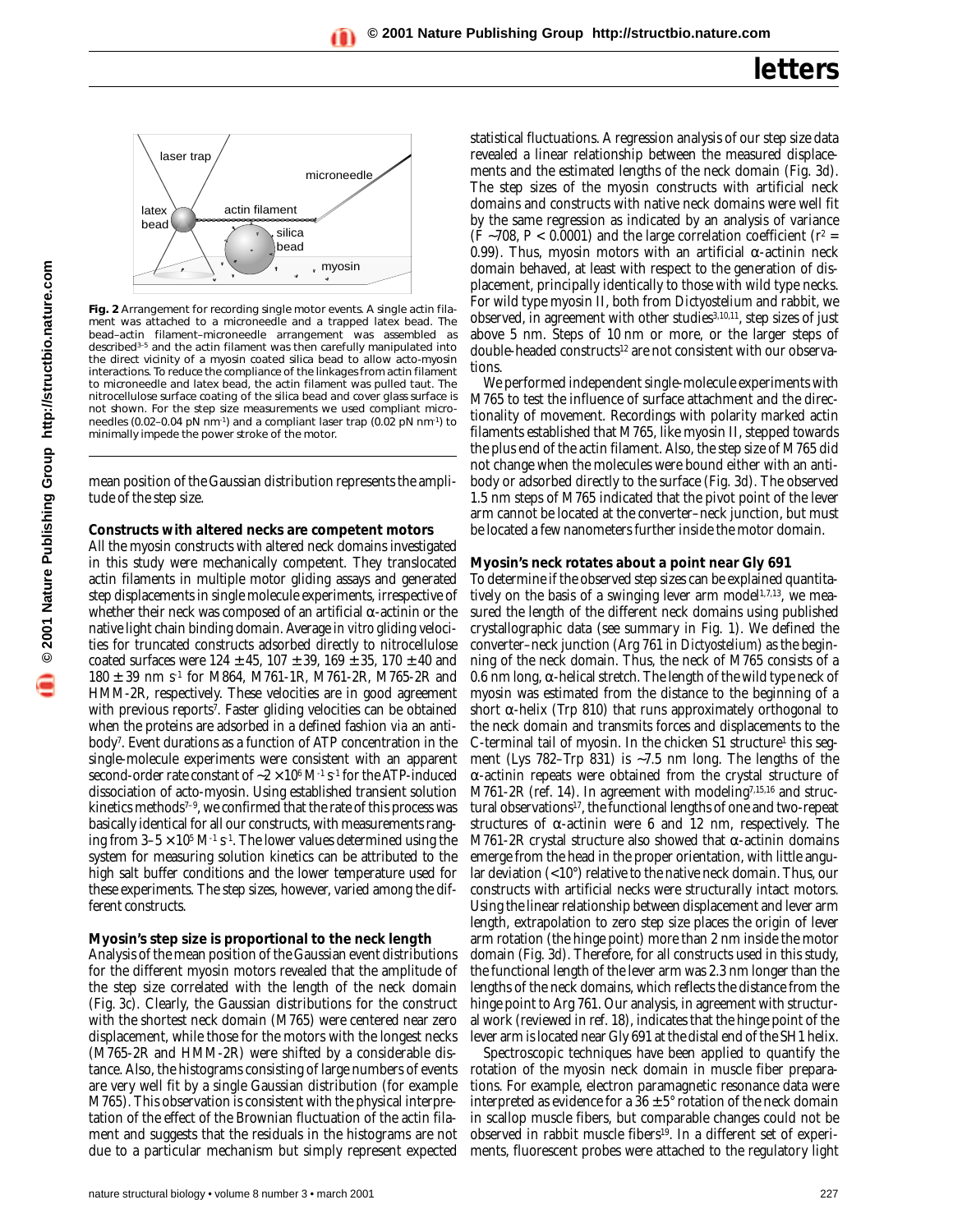

**Fig. 3** Analysis of the step size behavior of myosin motors and constructs. *a*, Raw displacement and running variance recordings. The tracing shows the interaction of an actin filament with the M765 construct. Displacement data (upper trace) were low-pass filtered at 1 kHz, and the length of the window for computing the running variance was 10 ms. In this short exemplary time series two single-molecule acto-myosin interactions are clearly visible. During the events the positional variance (lower trace) was reduced to below 5 nm2. *b*, Raw displacement recordings from myosin constructs with neck domains of different length. The displacement recordings from all myosin molecules used in this study appear basically identical: the Brownian fluctuations of the bead–actin filament–mircroneedle complex were transiently interrupted by single acto-myosin interactions. The large amplitude of the free fluctuations (∼50–60 nm peak to peak) was determined by the combined stiffness of the laser trap and microneedle (0.04– 0.06 pN nm<sup>-1</sup>). Note the variable length of the events and the existence of events distributed over the entire range of positions sampled by the Brownian motion of the actin filament. *c*, Frequency distribution of the events from different constructs. Histograms from all myosin molecules used in this study are shown. The shift in the fitted Gaussian distribution (solid lines) is interpreted as the step displacement generated by the myosin molecules. For the shortest construct with the smallest step size we independently confirmed the step direction with polarity marked actin filaments. The width of the Gaussian fits to the histograms (0.06 pN nm<sup>-1</sup> for M765 with His-tag, 0.05 pN nm<sup>-1</sup> for M765-1R, ∼0.04 pN nm<sup>-1</sup> for all others) confirmed the stiffness estimates obtained from calibrations of the free bead–actin filament–microneedle complexes just prior to recording and support our conclusion that events with a small step amplitude are superimposed on Brownian motion. In our assays the step size of myosin was attenuated by stretching the compliant connection from the actin filament to the microneedle. From the fluctuations during the events and the calibrated stiffness of the microneedle and laser trap we calculated that for all our measurements and constructs the step size was only ∼4–6% larger than the observed displacement. The small differences in the stiffness of the microneedles have no influence on our analysis or any of our conclusions. *d*, Regression analysis of the step size. The step sizes of the different myosin molecules were analyzed by a weighted linear model as a function of the lengths of the neck domains. The data from the M765 constructs adsorbed directly and *via* antibody were included separately. The dashed lines indicate the 95% confidence interval of the linear model.

chain and observed to rotate on average 2–3° upon changing the length of contracting muscle20,21. Based on the assumption that only a small fraction of the heads (∼10%) responded to the imposed changes in length, it was concluded that this small fraction rotates through an angle of ∼19° when the length of the muscle fibers was changed by a displacement corresponding to 3.6 nm per half sarcomere20. Using data from our single-molecule experiments, we directly calculated the angle of lever arm rotation. Assuming that the lever arm is straight and the plane of rotation is aligned with the actin filament axis, which on the whole is well justified by the crystal structure of myosin and the atomic model of the acto-S1 complex1,22,23, we estimated the lever arm rotation during power strokes at low load to be ~30°.

By combining single-molecule functional analysis and genetic engineering we established that the light chain binding domain of myosin can be replaced with an artificial neck domain which serves to amplify small structural changes into displacement steps of several nanometers. This allowed us to selectively modify the mechanical gain and step size of the myosin motor. We recognize the potential of similarly modified motor proteins for nanotechnological or biotechnological uses. Now other key functional properties, such as processivity, direction of movement, and interaction with polymeric tracks need to be addressed to demonstrate that motor proteins are true contenders for such applications. Additionally, linking extended, rigid domains to molecular engines and